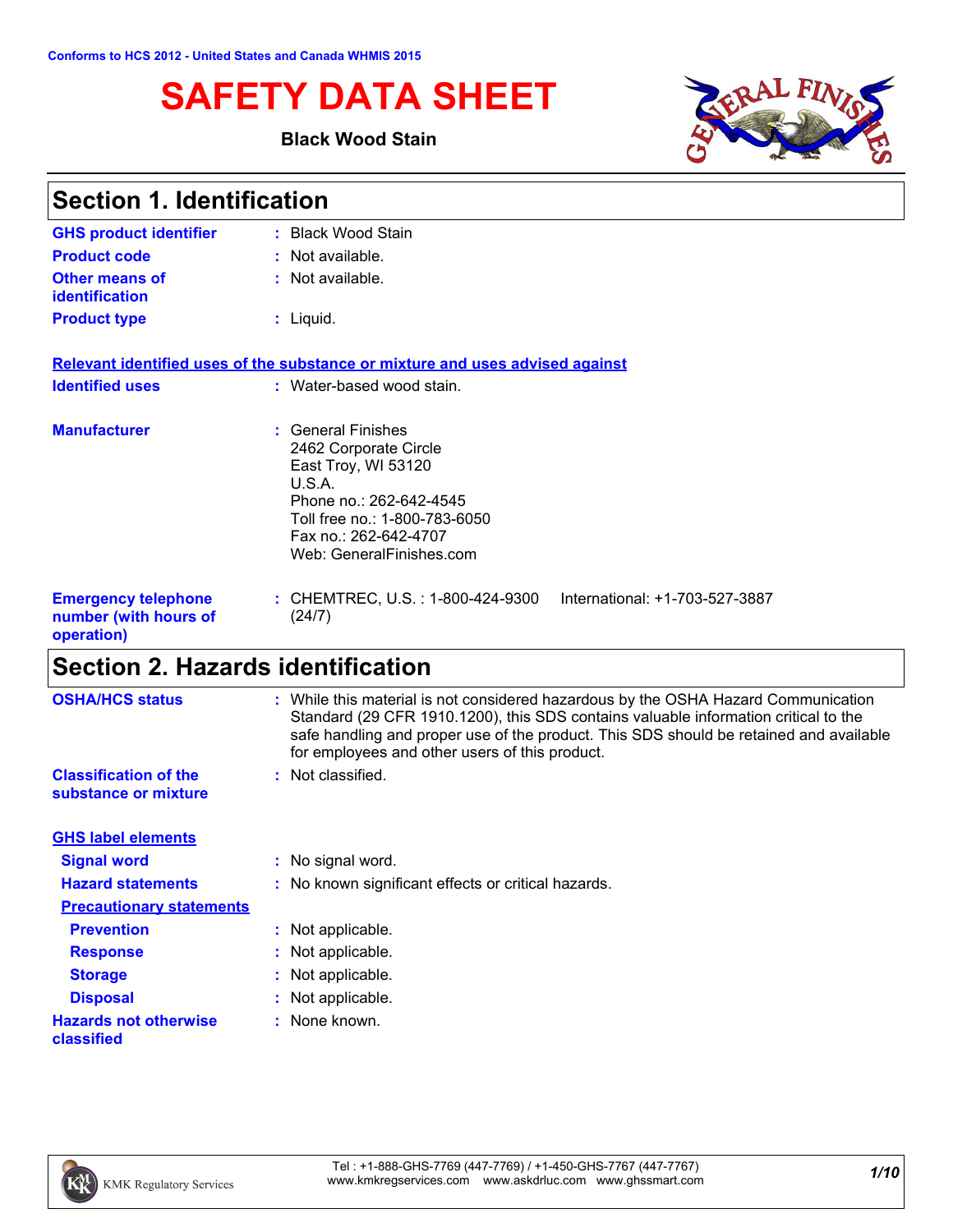

# **Section 3. Composition/information on ingredients**

**Substance/mixture :**

**Other means of identification**

- Mixture
- **:** Not available.

### Carbon black, non respirable  $\begin{array}{|l|l|}\n\hline\n\text{23 - 5} & & 1333-86-4 \\
\hline\n\text{1333-86 - 4} & & 23 & -5 \\
\hline\n\end{array}$  1333-86-4 Propane-1,2-diol **Ingredient name % CAS number**

Any concentration shown as a range is to protect confidentiality or is due to batch variation.

**There are no additional ingredients present which, within the current knowledge of the supplier and in the concentrations applicable, are classified as hazardous to health or the environment and hence require reporting in this section.**

**Occupational exposure limits, if available, are listed in Section 8.**

# **Section 4. First aid measures**

| <b>Description of necessary first aid measures</b> |                                                                                                                                                                                                                                                                                                                                                        |
|----------------------------------------------------|--------------------------------------------------------------------------------------------------------------------------------------------------------------------------------------------------------------------------------------------------------------------------------------------------------------------------------------------------------|
| <b>Eye contact</b>                                 | Immediately flush eyes with plenty of water, occasionally lifting the upper and lower<br>eyelids. Check for and remove any contact lenses. Get medical attention if irritation<br>occurs.                                                                                                                                                              |
| <b>Inhalation</b>                                  | : Remove victim to fresh air and keep at rest in a position comfortable for breathing. Get<br>medical attention if symptoms occur.                                                                                                                                                                                                                     |
| <b>Skin contact</b>                                | : Flush contaminated skin with plenty of water. Get medical attention if symptoms occur.                                                                                                                                                                                                                                                               |
| <b>Ingestion</b>                                   | : Wash out mouth with water. Remove victim to fresh air and keep at rest in a position<br>comfortable for breathing. If material has been swallowed and the exposed person is<br>conscious, give small quantities of water to drink. Do not induce vomiting unless<br>directed to do so by medical personnel. Get medical attention if symptoms occur. |

### **Most important symptoms/effects, acute and delayed**

### **Potential acute health effects**

| <b>Eye contact</b>           | : No known significant effects or critical hazards. |
|------------------------------|-----------------------------------------------------|
| <b>Inhalation</b>            | : No known significant effects or critical hazards. |
| <b>Skin contact</b>          | : No known significant effects or critical hazards. |
| <b>Ingestion</b>             | : No known significant effects or critical hazards. |
| Over-exposure signs/symptoms |                                                     |
| <b>Eye contact</b>           | : No known significant effects or critical hazards. |
| <b>Inhalation</b>            | : No known significant effects or critical hazards. |
| <b>Skin contact</b>          | : No known significant effects or critical hazards. |

| <b>Ingestion</b> | : No known significant effects or critical hazards. |
|------------------|-----------------------------------------------------|
|------------------|-----------------------------------------------------|

### **Indication of immediate medical attention and special treatment needed, if necessary**

| <b>Notes to physician</b>         | : Treat symptomatically. Contact poison treatment specialist immediately if large<br>quantities have been ingested or inhaled. |
|-----------------------------------|--------------------------------------------------------------------------------------------------------------------------------|
| <b>Specific treatments</b>        | : No specific treatment.                                                                                                       |
| <b>Protection of first-aiders</b> | : No action shall be taken involving any personal risk or without suitable training.                                           |

**See toxicological information (Section 11)**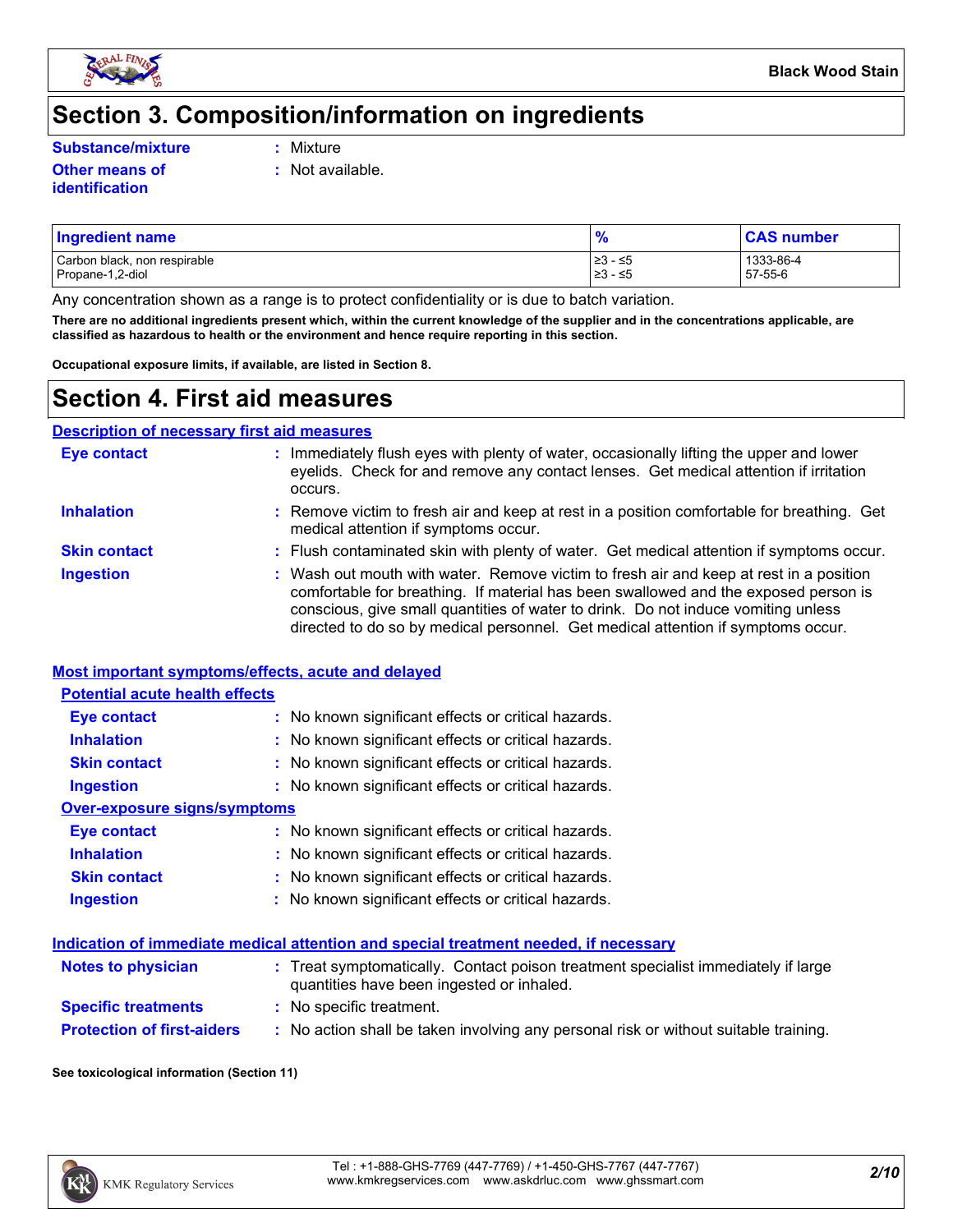

# **Section 5. Fire-fighting measures**

| <b>Extinguishing media</b>                               |                                                                                                                                                                                                     |
|----------------------------------------------------------|-----------------------------------------------------------------------------------------------------------------------------------------------------------------------------------------------------|
| <b>Suitable extinguishing</b><br>media                   | $\therefore$ In case of fire, use water spray (fog), foam, dry chemical or CO <sub>2</sub> .                                                                                                        |
| <b>Unsuitable extinguishing</b><br>media                 | : None known.                                                                                                                                                                                       |
| <b>Specific hazards arising</b><br>from the chemical     | : In a fire or if heated, a pressure increase will occur and the container may burst.                                                                                                               |
| <b>Hazardous thermal</b><br>decomposition products       | : Decomposition products may include the following materials:<br>carbon dioxide<br>carbon monoxide                                                                                                  |
| <b>Special protective actions</b><br>for fire-fighters   | : Promptly isolate the scene by removing all persons from the vicinity of the incident if<br>there is a fire. No action shall be taken involving any personal risk or without suitable<br>training. |
| <b>Special protective</b><br>equipment for fire-fighters | : Fire-fighters should wear appropriate protective equipment and self-contained breathing<br>apparatus (SCBA) with a full face-piece operated in positive pressure mode.                            |

# **Section 6. Accidental release measures**

|                                                              | <b>Personal precautions, protective equipment and emergency procedures</b>                                                                                                                                                                                                                                                                                                                                                                                                                                                                                                                 |
|--------------------------------------------------------------|--------------------------------------------------------------------------------------------------------------------------------------------------------------------------------------------------------------------------------------------------------------------------------------------------------------------------------------------------------------------------------------------------------------------------------------------------------------------------------------------------------------------------------------------------------------------------------------------|
| For non-emergency<br>personnel                               | : No action shall be taken involving any personal risk or without suitable training.<br>Evacuate surrounding areas. Keep unnecessary and unprotected personnel from<br>entering. Do not touch or walk through spilled material. Put on appropriate personal<br>protective equipment.                                                                                                                                                                                                                                                                                                       |
|                                                              | For emergency responders : If specialized clothing is required to deal with the spillage, take note of any information in<br>Section 8 on suitable and unsuitable materials. See also the information in "For non-<br>emergency personnel".                                                                                                                                                                                                                                                                                                                                                |
| <b>Environmental precautions</b>                             | : Avoid dispersal of spilled material and runoff and contact with soil, waterways, drains<br>and sewers. Inform the relevant authorities if the product has caused environmental<br>pollution (sewers, waterways, soil or air).                                                                                                                                                                                                                                                                                                                                                            |
| <b>Methods and materials for containment and cleaning up</b> |                                                                                                                                                                                                                                                                                                                                                                                                                                                                                                                                                                                            |
| <b>Spill</b>                                                 | : Stop leak if without risk. Move containers from spill area. Prevent entry into sewers,<br>water courses, basements or confined areas. Wash spillages into an effluent treatment<br>plant or proceed as follows. Contain and collect spillage with non-combustible,<br>absorbent material e.g. sand, earth, vermiculite or diatomaceous earth and place in<br>container for disposal according to local regulations (see Section 13). Dispose of via a<br>licensed waste disposal contractor. Note: see Section 1 for emergency contact<br>information and Section 13 for waste disposal. |

# **Section 7. Handling and storage**

### **Precautions for safe handling**

| <b>Protective measures</b>                       | : Put on appropriate personal protective equipment (see Section 8).                                                                                                                                                                                                    |
|--------------------------------------------------|------------------------------------------------------------------------------------------------------------------------------------------------------------------------------------------------------------------------------------------------------------------------|
| <b>Advice on general</b><br>occupational hygiene | : Eating, drinking and smoking should be prohibited in areas where this material is<br>handled, stored and processed. Workers should wash hands and face before eating,<br>drinking and smoking. See also Section 8 for additional information on hygiene<br>measures. |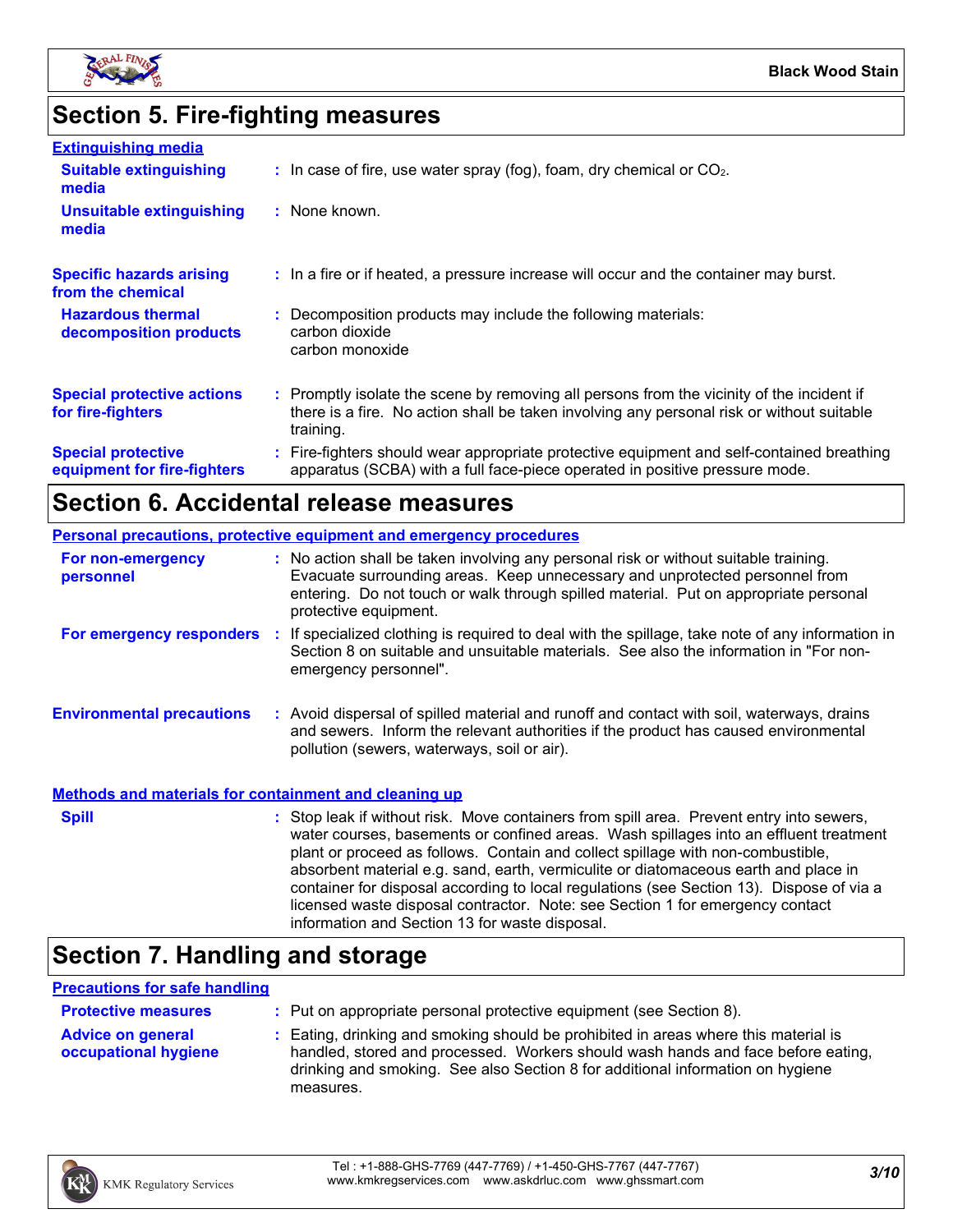

## **Section 7. Handling and storage**

**Conditions for safe storage, including any incompatibilities** Store in accordance with local regulations. Store in original container protected from **:** direct sunlight in a dry, cool and well-ventilated area, away from incompatible materials (see Section 10) and food and drink. Keep container tightly closed and sealed until ready for use. Containers that have been opened must be carefully resealed and kept upright to prevent leakage. Do not store in unlabeled containers. Use appropriate containment to avoid environmental contamination. See Section 10 for incompatible materials before handling or use.

## **Section 8. Exposure controls/personal protection**

### **Control parameters**

### **United States**

### **Occupational exposure limits**

| <b>Ingredient name</b>       | <b>Exposure limits</b>                                     |
|------------------------------|------------------------------------------------------------|
| Carbon black, non respirable | NIOSH REL (United States, 10/2016).                        |
|                              | TWA: $3.5 \text{ mg/m}^3$ 10 hours.                        |
|                              | TWA: 0.1 mg of PAHs/cm <sup>3</sup> 10 hours.              |
|                              | OSHA PEL (United States, 6/2016).                          |
|                              | TWA: $3.5 \text{ mg/m}^3$ 8 hours.                         |
|                              | ACGIH TLV (United States, 3/2017).                         |
|                              | TWA: 3 mg/m <sup>3</sup> 8 hours. Form: Inhalable fraction |
| Propane-1,2-diol             | AIHA WEEL (United States, 10/2011).                        |
|                              | TWA: $10 \text{ mg/m}^3$ 8 hours.                          |

### **Canada**

### **Occupational exposure limits**

| <b>Ingredient name</b>       | <b>Exposure limits</b>                                                                                                                                                                                                                                                                                                                   |
|------------------------------|------------------------------------------------------------------------------------------------------------------------------------------------------------------------------------------------------------------------------------------------------------------------------------------------------------------------------------------|
| Carbon black, non respirable | CA British Columbia Provincial (Canada, 7/2016).<br>TWA: 3 mg/m <sup>3</sup> 8 hours. Form: Inhalable<br>CA Alberta Provincial (Canada, 4/2009).<br>8 hrs OEL: 3.5 mg/m <sup>3</sup> 8 hours.<br>CA Quebec Provincial (Canada, 1/2014).<br>TWAEV: $3.5 \text{ mg/m}^3$ 8 hours.                                                          |
| Propane-1,2-diol             | CA Ontario Provincial (Canada, 7/2015).<br>TWA: 3 mg/m <sup>3</sup> 8 hours. Form: Inhalable fraction<br>CA Saskatchewan Provincial (Canada, 7/2013).<br>STEL: 7 mg/m <sup>3</sup> 15 minutes.<br>TWA: $3.5 \text{ mg/m}^3$ 8 hours.<br>CA Ontario Provincial (Canada, 7/2015).<br>TWA: 10 mg/m <sup>3</sup> 8 hours. Form: Aerosol only |
|                              | TWA: 155 mg/m <sup>3</sup> 8 hours. Form: Vapor and aerosol<br>TWA: 50 ppm 8 hours. Form: Vapor and aerosol                                                                                                                                                                                                                              |

| <b>Appropriate engineering</b><br><b>controls</b> | : Good general ventilation should be sufficient to control worker exposure to airborne<br>contaminants.                                                          |
|---------------------------------------------------|------------------------------------------------------------------------------------------------------------------------------------------------------------------|
| <b>Environmental exposure</b><br><b>controls</b>  | : Emissions from ventilation or work process equipment should be checked to ensure<br>they comply with the requirements of environmental protection legislation. |
| Individual protection measures                    |                                                                                                                                                                  |

**Hygiene measures :**

Wash hands, forearms and face thoroughly after handling chemical products, before eating, smoking and using the lavatory and at the end of the working period. Appropriate techniques should be used to remove potentially contaminated clothing. Wash contaminated clothing before reusing. Ensure that eyewash stations and safety showers are close to the workstation location.

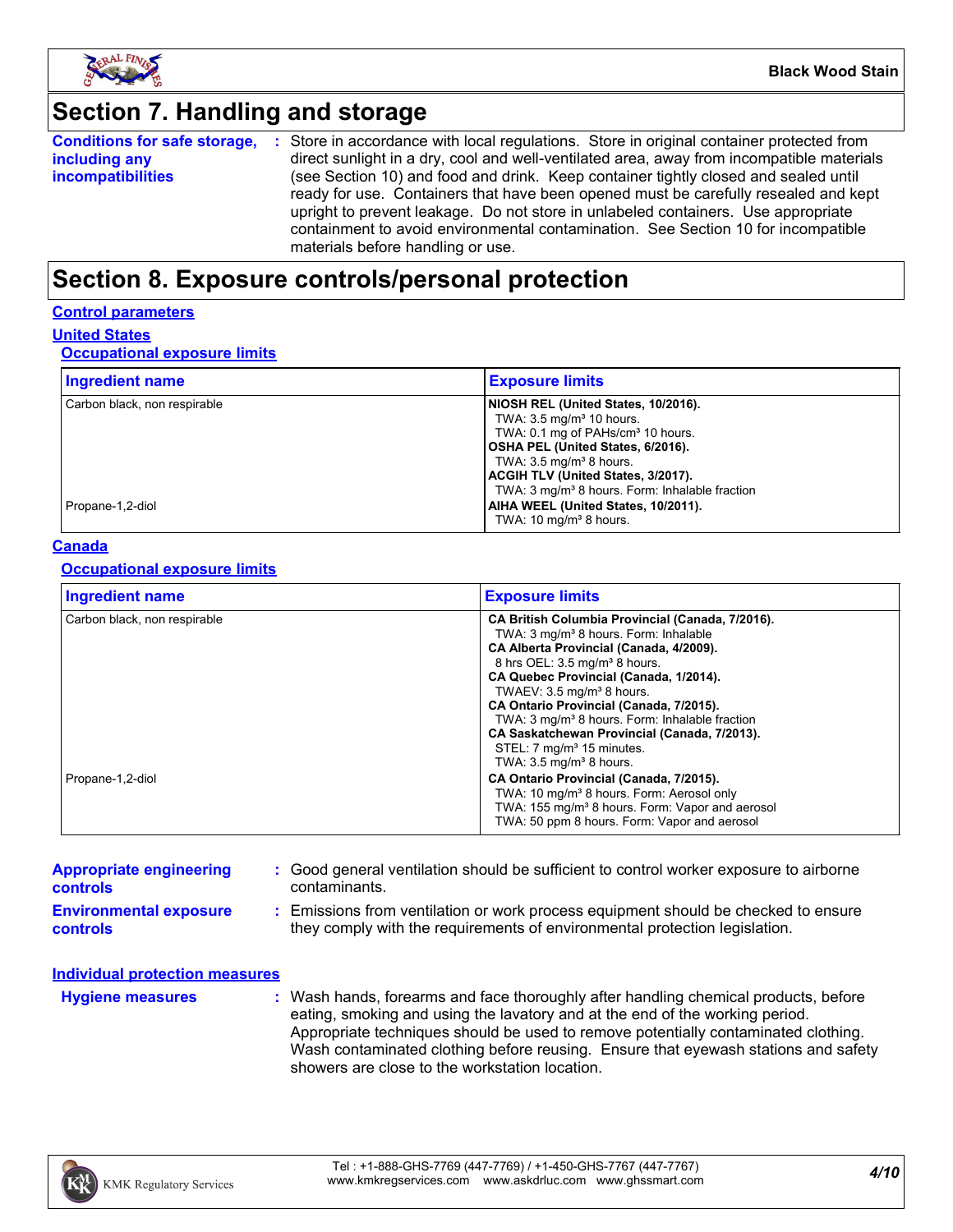

# **Section 8. Exposure controls/personal protection**

| <b>Eye/face protection</b>    | : Safety eyewear complying with an approved standard should be used when a risk<br>assessment indicates this is necessary to avoid exposure to liquid splashes, mists,<br>gases or dusts. If contact is possible, the following protection should be worn, unless<br>the assessment indicates a higher degree of protection: safety glasses with side-shields. |
|-------------------------------|----------------------------------------------------------------------------------------------------------------------------------------------------------------------------------------------------------------------------------------------------------------------------------------------------------------------------------------------------------------|
| <b>Skin protection</b>        |                                                                                                                                                                                                                                                                                                                                                                |
| <b>Hand protection</b>        | : Chemical-resistant, impervious gloves complying with an approved standard should be<br>worn at all times when handling chemical products if a risk assessment indicates this is<br>necessary.                                                                                                                                                                |
| <b>Body protection</b>        | : Personal protective equipment for the body should be selected based on the task being<br>performed and the risks involved and should be approved by a specialist before<br>handling this product.                                                                                                                                                            |
| <b>Other skin protection</b>  | : Appropriate footwear and any additional skin protection measures should be selected<br>based on the task being performed and the risks involved and should be approved by a<br>specialist before handling this product.                                                                                                                                      |
| <b>Respiratory protection</b> | : Based on the hazard and potential for exposure, select a respirator that meets the<br>appropriate standard or certification. Respirators must be used according to a<br>respiratory protection program to ensure proper fitting, training, and other important<br>aspects of use.                                                                            |

# **Section 9. Physical and chemical properties**

| <b>Appearance</b>                                      |                      |
|--------------------------------------------------------|----------------------|
| <b>Physical state</b>                                  | : Liquid. [Viscous.] |
| <b>Color</b>                                           | $:$ Black.           |
| Odor                                                   | : Not available.     |
| <b>Odor threshold</b>                                  | Not available.       |
| pH                                                     | : 8 to 9             |
| <b>Melting point</b>                                   | $:$ Not available.   |
| <b>Boiling point</b>                                   | Not available.       |
| <b>Flash point</b>                                     | Not available.       |
| <b>Evaporation rate</b>                                | : Not available.     |
| <b>Flammability (solid, gas)</b>                       | : Not available.     |
| <b>Lower and upper explosive</b><br>(flammable) limits | : Not available.     |
| <b>Vapor pressure</b>                                  | Not available.       |
| <b>Vapor density</b>                                   | Not available.       |
| <b>Relative density</b>                                | : 1.02               |
| <b>Solubility</b>                                      | : Soluble in water.  |
| <b>Partition coefficient: n-</b><br>octanol/water      | : Not available.     |
| <b>Auto-ignition temperature</b>                       | $:$ Not available.   |
| <b>Decomposition temperature</b>                       | $:$ Not available.   |
| <b>Viscosity</b>                                       | Not available.       |
| <b>VOC content</b>                                     | 161.572 g/L          |
| Flow time (ISO 2431)                                   | : Not available.     |
|                                                        |                      |

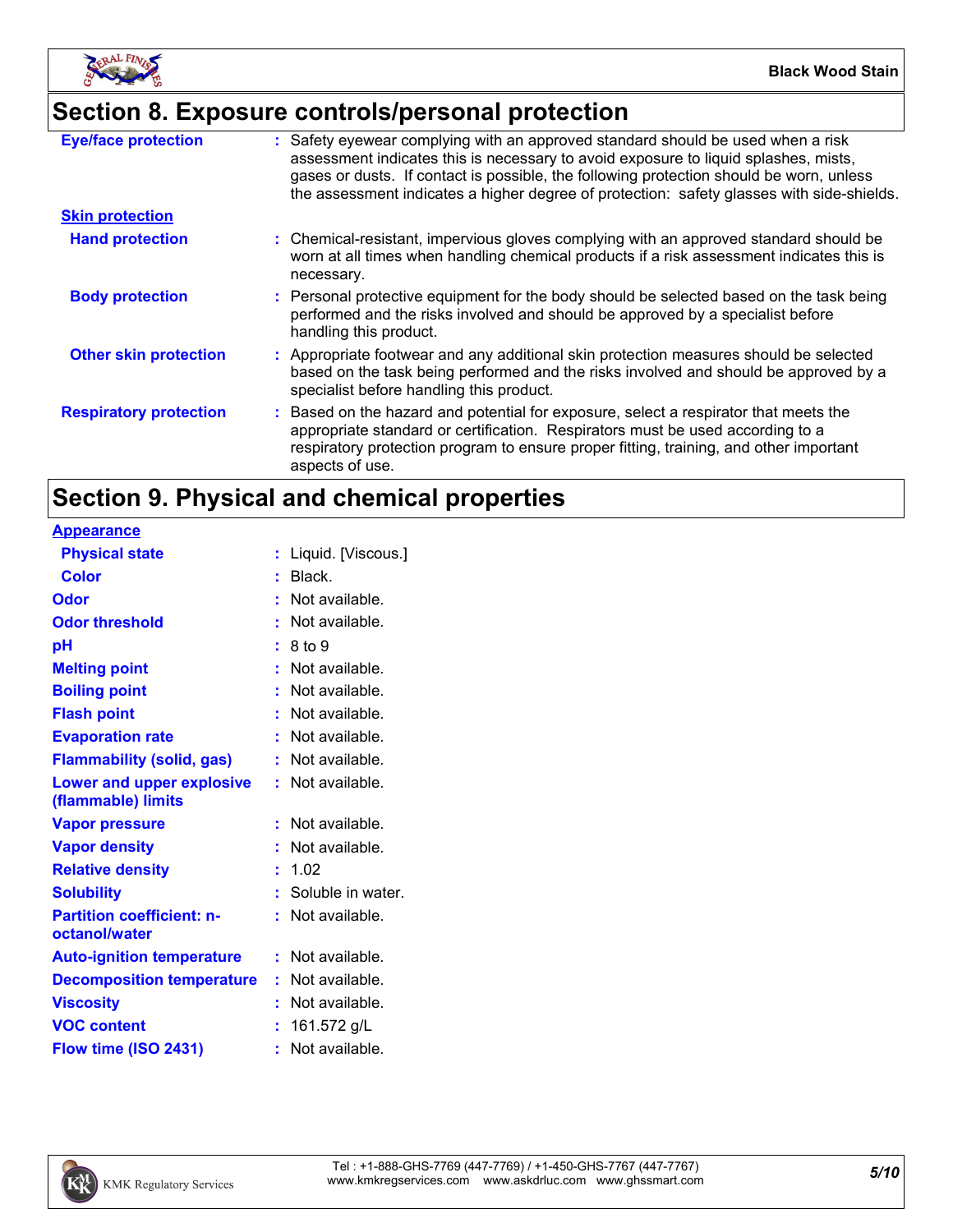

# **Section 10. Stability and reactivity**

| <b>Hazardous decomposition</b><br>products   | : Under normal conditions of storage and use, hazardous decomposition products should<br>not be produced. |
|----------------------------------------------|-----------------------------------------------------------------------------------------------------------|
| Incompatible materials                       | : Reactive or incompatible with the following materials: oxidizing materials.                             |
| <b>Conditions to avoid</b>                   | : Protect from freezing.                                                                                  |
| <b>Possibility of hazardous</b><br>reactions | : Under normal conditions of storage and use, hazardous reactions will not occur.                         |
| <b>Chemical stability</b>                    | : The product is stable.                                                                                  |
| <b>Reactivity</b>                            | : No specific test data related to reactivity available for this product or its ingredients.              |

## **Section 11. Toxicological information**

### **Information on toxicological effects**

### **Acute toxicity**

| <b>Product/ingredient name</b>                   | <b>Result</b>                         | <b>Species</b>       | <b>Dose</b>                              | <b>Exposure</b> |
|--------------------------------------------------|---------------------------------------|----------------------|------------------------------------------|-----------------|
| Carbon black, non respirable<br>Propane-1,2-diol | LD50 Oral<br>LD50 Dermal<br>LD50 Oral | Rat<br>Rabbit<br>Rat | >15400 mg/kg<br>20800 mg/kg<br>$20$ g/kg |                 |

### **Irritation/Corrosion**

| <b>Product/ingredient name</b> | <b>Result</b>                                | <b>Species</b>   | <b>Score</b> | <b>Exposure</b>                         | <b>Observation</b> |
|--------------------------------|----------------------------------------------|------------------|--------------|-----------------------------------------|--------------------|
| Propane-1.2-diol               | Eyes - Mild irritant<br>Eves - Mild irritant | Rabbit<br>Rabbit |              | 24 hours 500 mg   -<br>$100 \text{ mg}$ |                    |

### **Sensitization**

There is no data available.

### **Mutagenicity**

There is no data available.

### **Carcinogenicity**

There is no data available.

### **Reproductive toxicity**

There is no data available.

### **Teratogenicity**

There is no data available.

**Specific target organ toxicity (single exposure)**

There is no data available.

### **Specific target organ toxicity (repeated exposure)**

There is no data available.

### **Aspiration hazard**

There is no data available.

### **Information on the likely :** Dermal contact. Eye contact. Inhalation. Ingestion.

**routes of exposure**

### **Potential acute health effects**

**Eye contact :** No known significant effects or critical hazards.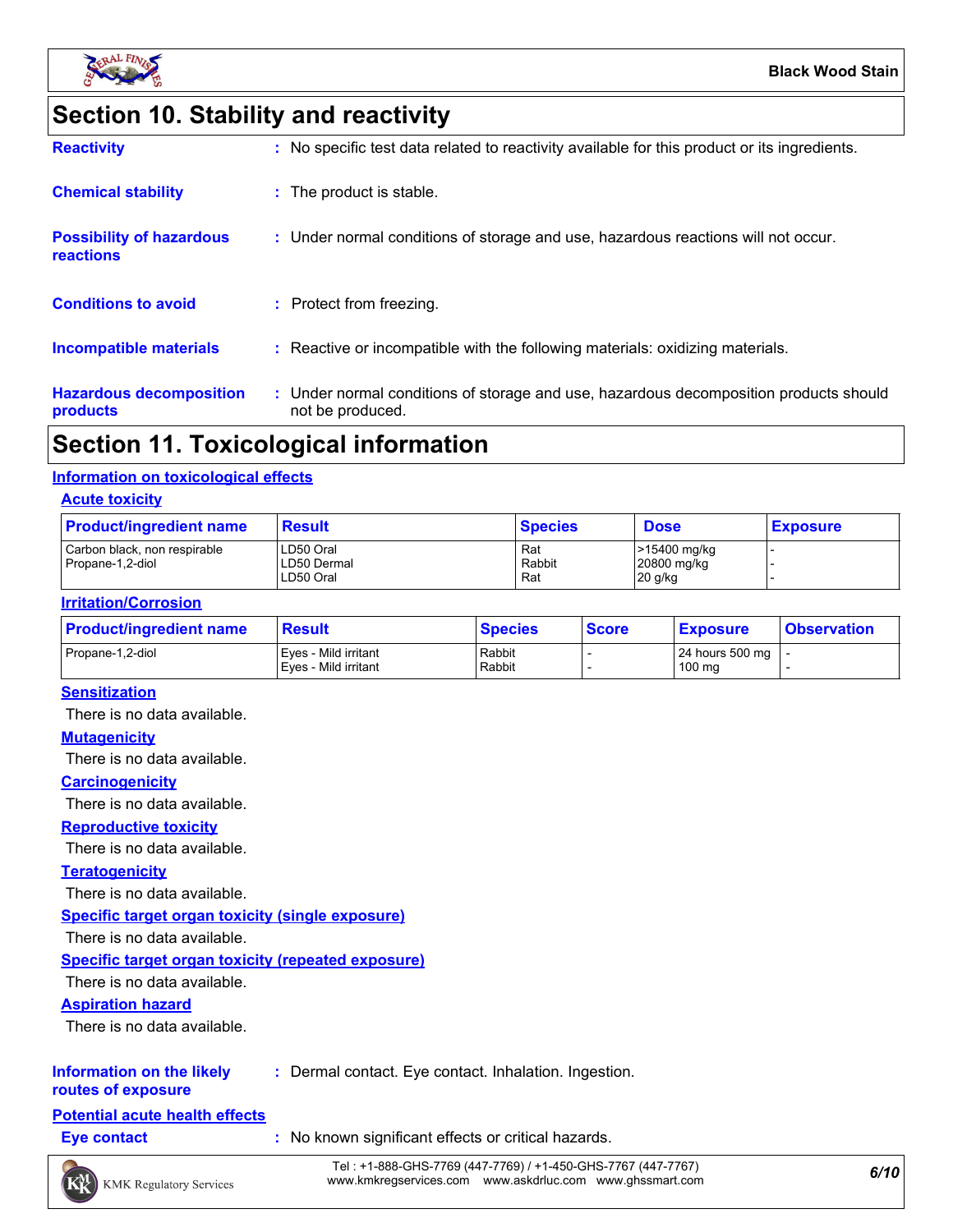

# **Section 11. Toxicological information**

- **Skin contact :** No known significant effects or critical hazards.
- **Ingestion :** No known significant effects or critical hazards.

|                     | <b>Symptoms related to the physical, chemical and toxicological characteristics</b> |
|---------------------|-------------------------------------------------------------------------------------|
| <b>Eye contact</b>  | : No known significant effects or critical hazards.                                 |
| <b>Inhalation</b>   | : No known significant effects or critical hazards.                                 |
| <b>Skin contact</b> | : No known significant effects or critical hazards.                                 |
| <b>Ingestion</b>    | : No known significant effects or critical hazards.                                 |
|                     |                                                                                     |

### **Delayed and immediate effects and also chronic effects from short and long term exposure**

| <b>Short term exposure</b>                   |                                                     |
|----------------------------------------------|-----------------------------------------------------|
| <b>Potential immediate</b><br><b>effects</b> | : No known significant effects or critical hazards. |
| <b>Potential delayed effects</b>             | : No known significant effects or critical hazards. |
| <b>Long term exposure</b>                    |                                                     |
| <b>Potential immediate</b><br><b>effects</b> | : No known significant effects or critical hazards. |
| <b>Potential delayed effects</b>             | : No known significant effects or critical hazards. |
| <b>Potential chronic health effects</b>      |                                                     |
| <b>General</b>                               | : No known significant effects or critical hazards. |
| <b>Carcinogenicity</b>                       | : No known significant effects or critical hazards. |
| <b>Mutagenicity</b>                          | : No known significant effects or critical hazards. |
| <b>Teratogenicity</b>                        | : No known significant effects or critical hazards. |
| <b>Developmental effects</b>                 | : No known significant effects or critical hazards. |
| <b>Fertility effects</b>                     | : No known significant effects or critical hazards. |

### **Numerical measures of toxicity**

**Acute toxicity estimates**

There is no data available.

# **Section 12. Ecological information**

### **Toxicity**

| <b>Product/ingredient name</b>                   | <b>Result</b>                                                                                                                                      | <b>Species</b>                                                                                                                 | <b>Exposure</b>                              |
|--------------------------------------------------|----------------------------------------------------------------------------------------------------------------------------------------------------|--------------------------------------------------------------------------------------------------------------------------------|----------------------------------------------|
| Carbon black, non respirable<br>Propane-1,2-diol | Acute EC50 37.563 mg/L Fresh water<br>Acute EC50 >110 ppm Fresh water<br>Acute LC50 1020000 µg/L Fresh water<br>Acute LC50 710000 ug/L Fresh water | Daphnia - Daphnia magna - Neonate<br>Daphnia - Daphnia magna<br>Crustaceans - Ceriodaphnia dubia<br>Fish - Pimephales promelas | 48 hours<br>48 hours<br>48 hours<br>96 hours |

### **Persistence and degradability**

There is no data available.

### **Bioaccumulative potential**

| <b>Product/ingredient name</b> | $\mathsf{LogP}_\mathsf{ow}$ | <b>BCF</b> | <b>Potential</b> |
|--------------------------------|-----------------------------|------------|------------------|
| Propane-1,2-diol               | $-1.07$                     |            | low              |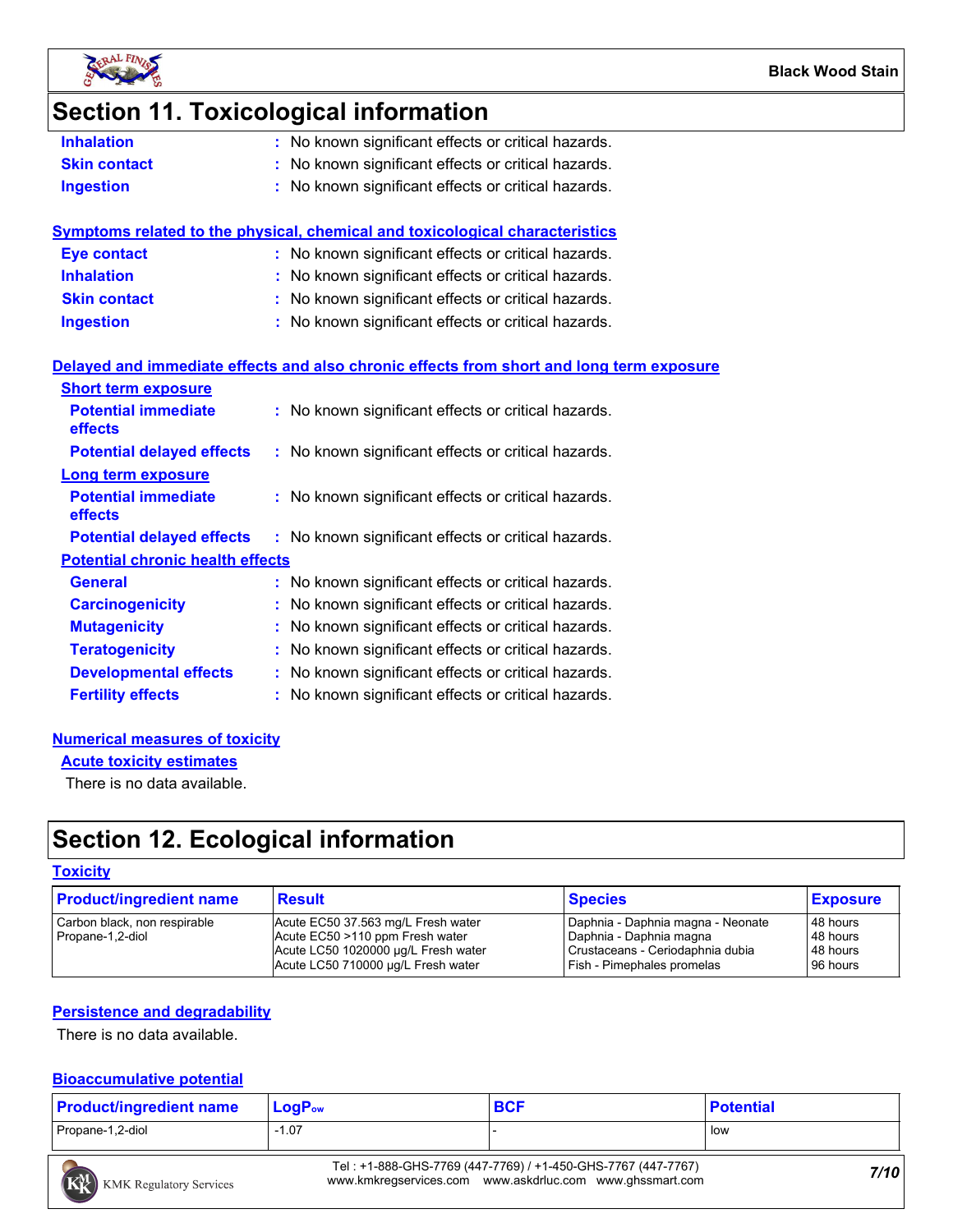

# **Section 12. Ecological information**

### **Mobility in soil**

**Soil/water partition coefficient (KOC)**

**:** Not available.

### **Other adverse effects** : No known significant effects or critical hazards.

## **Section 13. Disposal considerations**

| <b>Disposal methods</b> | : The generation of waste should be avoided or minimized wherever possible. Disposal<br>of this product, solutions and any by-products should comply with the requirements of<br>environmental protection and waste disposal legislation and any regional local authority<br>requirements. Dispose of surplus and non-recyclable products via a licensed waste<br>disposal contractor. Waste should not be disposed of untreated to the sewer unless<br>fully compliant with the requirements of all authorities with jurisdiction. Waste packaging<br>should be recycled. Incineration or landfill should only be considered when recycling is<br>not feasible. This material and its container must be disposed of in a safe way. Empty<br>containers or liners may retain some product residues. Avoid dispersal of spilled |
|-------------------------|--------------------------------------------------------------------------------------------------------------------------------------------------------------------------------------------------------------------------------------------------------------------------------------------------------------------------------------------------------------------------------------------------------------------------------------------------------------------------------------------------------------------------------------------------------------------------------------------------------------------------------------------------------------------------------------------------------------------------------------------------------------------------------------------------------------------------------|
|                         | material and runoff and contact with soil, waterways, drains and sewers.                                                                                                                                                                                                                                                                                                                                                                                                                                                                                                                                                                                                                                                                                                                                                       |

# **Section 14. Transport information**

|                                      | <b>DOT Classification</b> | <b>TDG Classification</b> | <b>IMDG</b>    | <b>IATA</b>    |
|--------------------------------------|---------------------------|---------------------------|----------------|----------------|
| <b>UN number</b>                     | Not regulated.            | Not regulated.            | Not regulated. | Not regulated. |
| <b>UN proper</b><br>shipping name    |                           |                           |                |                |
| <b>Transport</b><br>hazard class(es) |                           | -                         |                |                |
| <b>Packing group</b>                 | $\overline{\phantom{a}}$  |                           |                |                |
| <b>Environmental</b><br>hazards      | No.                       | No.                       | No.            | No.            |

**AERG :** Not applicable.

**Special precautions for user Transport within user's premises:** always transport in closed containers that are **:** upright and secure. Ensure that persons transporting the product know what to do in the event of an accident or spillage.

## **Section 15. Regulatory information**

**U.S. Federal regulations**

**Clean Water Act (CWA) 311**: Propionic acid; Propylene oxide; Cyclohexane **: TSCA 8(a) PAIR**: Octamethylcyclotetrasiloxane **TSCA 8(a) CDR Exempt/Partial exemption**: Not determined **Commerce control list precursor**: 2,2',2''-Nitrilotriethanol **United States inventory (TSCA 8b)**: All components are listed or exempted.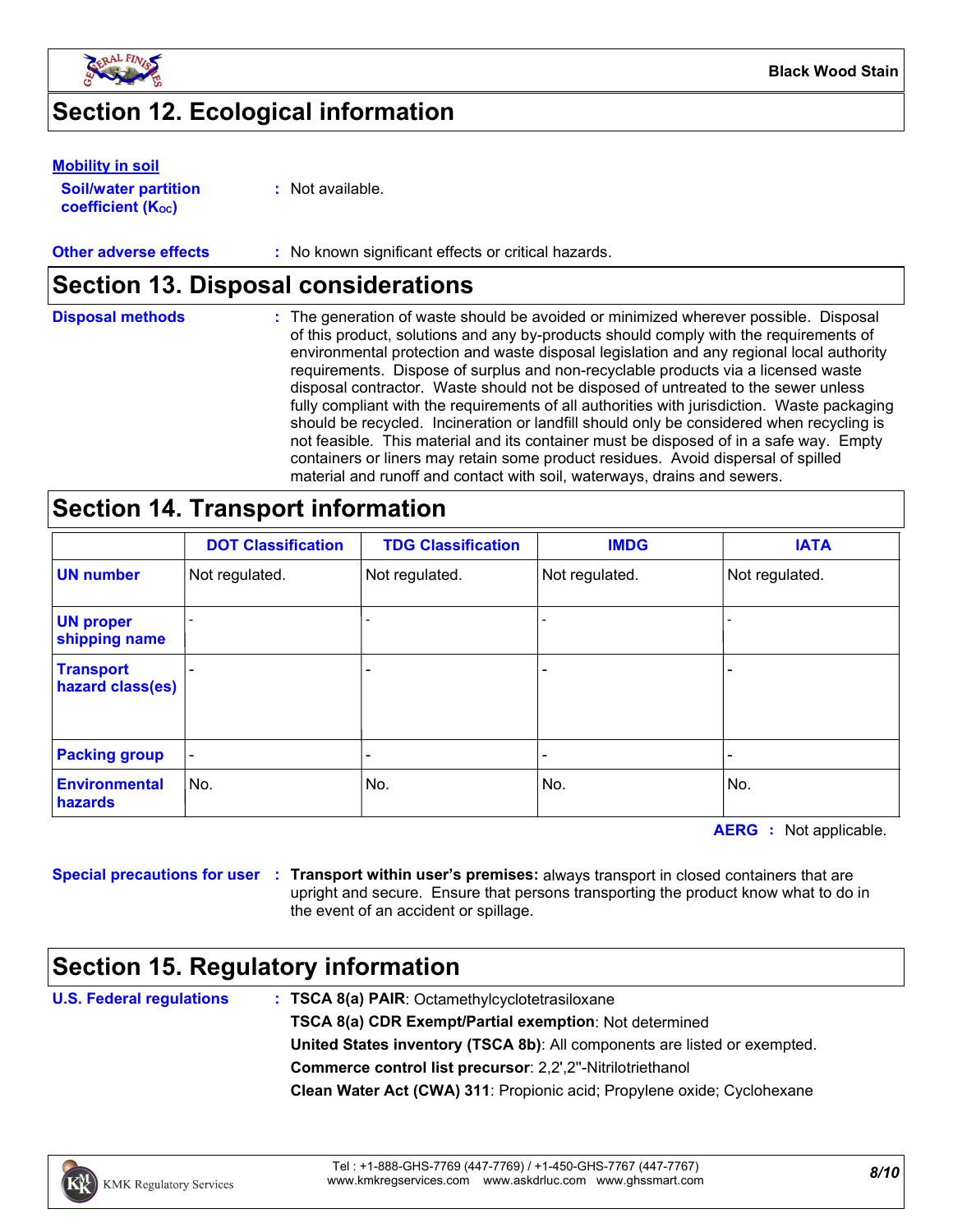

## **Section 15. Regulatory information**

| <b>Clean Air Act Section 112</b><br>(b) Hazardous Air<br><b>Pollutants (HAPS)</b> | : Listed     |
|-----------------------------------------------------------------------------------|--------------|
| <b>Clean Air Act Section 602</b><br><b>Class   Substances</b>                     | : Not listed |
| <b>Clean Air Act Section 602</b><br><b>Class II Substances</b>                    | : Not listed |
| <b>DEA List   Chemicals</b><br>(Precursor Chemicals)                              | : Not listed |
| <b>DEA List II Chemicals</b><br>(Essential Chemicals)                             | : Not listed |

### **SARA 302/304**

**Composition/information on ingredients**

|                 |            | <b>SARA 302 TPQ</b> |           | <b>SARA 304 RQ</b> |                          |
|-----------------|------------|---------------------|-----------|--------------------|--------------------------|
| <b>Name</b>     | <b>EHS</b> | (lbs)               | (gallons) | (lbs)              | (gallons)                |
| Hydrazine       | Yes.       | 1000                | 119.9     |                    | 0.12                     |
| Ethylene oxide  | Yes.       | 1000                |           | 10                 | $\overline{\phantom{0}}$ |
| Propylene oxide | Yes.       | 10000               | 1444.3    | 100                | 14.4                     |

**SARA 304 RQ :** 3991645 lbs / 1812206.8 kg [469347.4 gal / 1776673.4 L]

### **SARA 311/312**

### **Classification :** Not applicable.

### **Composition/information on ingredients**

| <b>Name</b>      | <b>Classification</b>                            |
|------------------|--------------------------------------------------|
| Propane-1,2-diol | SERIOUS EYE DAMAGE/ EYE IRRITATION - Category 2A |

### **SARA 313**

There is no data available.

### **State regulations**

| <b>Massachusetts</b>       | : The following components are listed: Carbon black, non respirable                   |
|----------------------------|---------------------------------------------------------------------------------------|
| <b>New York</b>            | None of the components are listed.                                                    |
| <b>New Jersey</b>          | : The following components are listed: Propane-1,2-diol; Carbon black, non respirable |
| Pennsylvania               | : The following components are listed: Propane-1,2-diol; Carbon black, non respirable |
| <b>CALIFARNIA BOARD OF</b> |                                                                                       |

### **California Prop. 65**

**A WARNING**: This product can expose you to Ethylene oxide, which is known to the State of California to cause cancer and birth defects or other reproductive harm. This product can expose you to chemicals including Hydrazine, 1,4-Dioxane, Propylene oxide, which are known to the State of California to cause cancer, and Ethanediol, which is known to the State of California to cause birth defects or other reproductive harm. For more information go to www. P65Warnings.ca.gov.

| <b>Ingredient name</b> | No significant risk<br><b>level</b> | <b>Maximum</b><br>acceptable dosage<br>level |  |
|------------------------|-------------------------------------|----------------------------------------------|--|
| Hydrazine              | Yes.                                |                                              |  |
| 1,4-Dioxane            | Yes.                                |                                              |  |
| Ethylene oxide         | Yes.                                | Yes.                                         |  |
| Propylene oxide        |                                     |                                              |  |
| Ethanediol             |                                     | Yes.                                         |  |